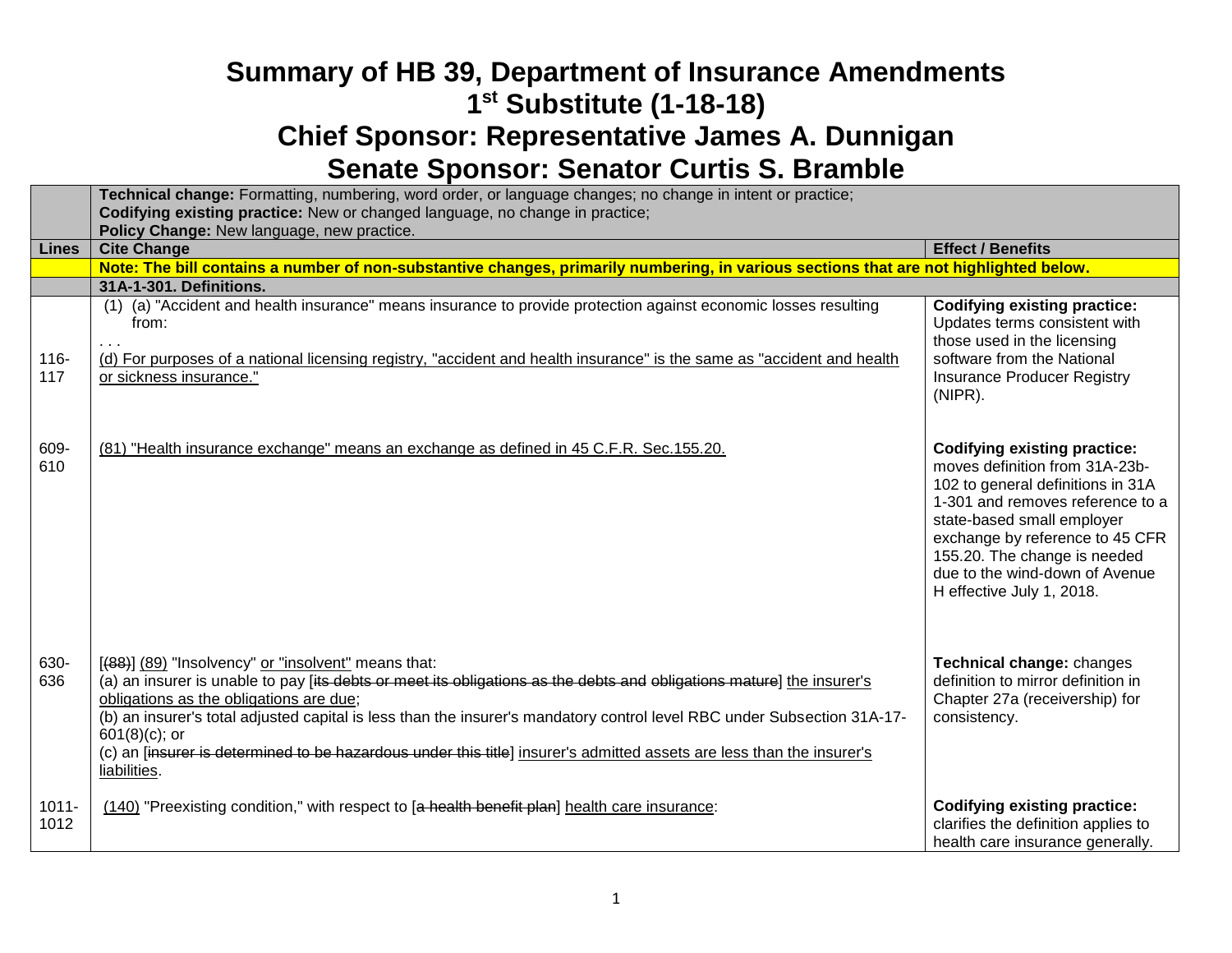|                                       | 31A-2-201.1. General filing requirements.                                                                                                                                                                                                                                                                                                                                                                                                                                                                                                                                                                                                                                                                                |                                                                                                                                                                                                                                                                                                                                      |
|---------------------------------------|--------------------------------------------------------------------------------------------------------------------------------------------------------------------------------------------------------------------------------------------------------------------------------------------------------------------------------------------------------------------------------------------------------------------------------------------------------------------------------------------------------------------------------------------------------------------------------------------------------------------------------------------------------------------------------------------------------------------------|--------------------------------------------------------------------------------------------------------------------------------------------------------------------------------------------------------------------------------------------------------------------------------------------------------------------------------------|
| 1332                                  | Except as otherwise provided in this title, the commissioner may set by rule made in accordance with Title 63G,<br>Chapter 3, Utah Administrative Rulemaking Act, specific requirements for filing any of the following required by this<br>title:<br>$(1)$ a form;<br>$(2)$ a rate; $[or]$<br>$(3)$ a report[ $\cdot$ ]; or<br>(4) a binder for a health benefit plan or dental policy.                                                                                                                                                                                                                                                                                                                                 | <b>Codifying existing practice:</b><br>Since 2013 binders are required<br>to be filed for plans offered under<br>the ACA. This change codifies<br>existing practice so the<br>Department can enact regs to<br>support binder filings for health<br>benefit plans or dental contracts in<br>compliance with the ACA.                  |
|                                       | 31A-2-201.2. Evaluation of health insurance market.                                                                                                                                                                                                                                                                                                                                                                                                                                                                                                                                                                                                                                                                      |                                                                                                                                                                                                                                                                                                                                      |
| 1338                                  | (1) Each year the commissioner shall:<br>(a) conduct an evaluation of the state's health insurance market;<br>(b) report the findings of the evaluation to the Health and Human Services Interim Committee before October<br>December 1 of each year; and<br>(c) publish the findings of the evaluation on the department website.                                                                                                                                                                                                                                                                                                                                                                                       | <b>Codifiying existing practice:</b><br>Due to data availability utilized to<br>generate the Health Insurance<br>Market Report, the Department<br>cannot produce the report by<br>October 1. This change moves<br>the report date to December 1, a<br>more realistic target.                                                         |
|                                       | 31A-2-204. Conducting examinations.                                                                                                                                                                                                                                                                                                                                                                                                                                                                                                                                                                                                                                                                                      |                                                                                                                                                                                                                                                                                                                                      |
| 1367-<br>1369<br>and<br>1458-<br>1459 | (1) As used in this section, "work papers" means a record that is created or relied upon:<br>(a) during the course of an examination conducted under Section 31A-2-203; or<br>(b) in drafting an examination report.<br>(12) Work papers are protected records under Title 63G, Chapter 2, Government Records Access and Management<br>Act.                                                                                                                                                                                                                                                                                                                                                                              | <b>Codifying existing practice:</b><br>Clarifies insurers' financial records<br>utilized in the course of a statutory<br>financial examination are<br>protected records. Clarification<br>also assures other state insurance<br>departments we participate with in<br>coordinated multi-state exams we<br>can protect their records. |
|                                       | 31A-3-303. Payment of tax.                                                                                                                                                                                                                                                                                                                                                                                                                                                                                                                                                                                                                                                                                               |                                                                                                                                                                                                                                                                                                                                      |
| 1482-<br>1490                         | [(4) Subject to Section 31A-3-305, if a policy covers risks that are only partially located in this state, for computation of<br>tax under this part the premium shall be reasonably allocated among the states on the basis of risk locations.<br>However, the premiums with respect to surplus lines insurance received in this state by a surplus lines producer or<br>charged on policies written or negotiated in or from this state are taxable in full under this part, subject to a credit for<br>any tax actually paid in another state to the extent of a reasonable allocation on the basis of risk locations.]<br>(4) When Utah is the home state, premiums for surplus lines insurance are taxable in full. | <b>Codifying existing practice:</b><br>Clarifies Utah will collect 100% of<br>surplus lines premium tax for Utah<br>"home state" insureds as<br>contemplated by the Dodd Frank<br>Act and consistent will ALL other<br>states. The Nonadmitted                                                                                       |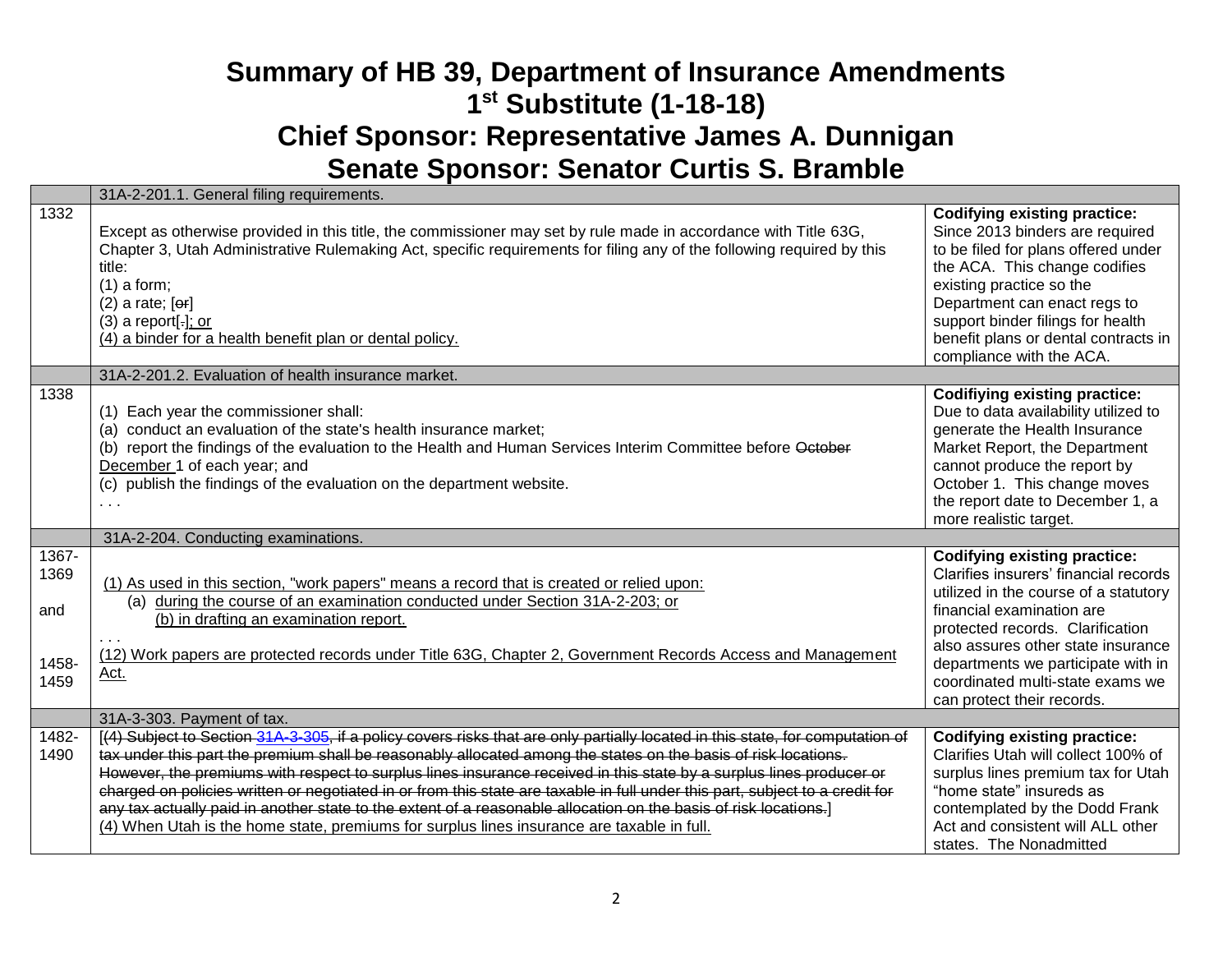|               |                                                                                                                                                                                                                                                                                                                                                                                                                                                                                                                                                                                                                                                                                                                                                                                                                                                                                                                                                                                                                                                                                                                                                                                                                                                                                                                                                                                                                                                                                                                                                                                                                                                                                                                                                                                                                                                                                                                                                                                                                                                                                                                                                                                                                                                                                                                                                                                                                                                                                                                                                                                                                                                                                                                                                                                                                                                                                                                                                                                                                         | Insurance Multi-State Agreement<br>(NIMA) dissolved in 2017 and<br>Utah no longer collects and<br>shares multi-state surplus lines<br>premium tax with other states.                                                                                                                                                                                          |
|---------------|-------------------------------------------------------------------------------------------------------------------------------------------------------------------------------------------------------------------------------------------------------------------------------------------------------------------------------------------------------------------------------------------------------------------------------------------------------------------------------------------------------------------------------------------------------------------------------------------------------------------------------------------------------------------------------------------------------------------------------------------------------------------------------------------------------------------------------------------------------------------------------------------------------------------------------------------------------------------------------------------------------------------------------------------------------------------------------------------------------------------------------------------------------------------------------------------------------------------------------------------------------------------------------------------------------------------------------------------------------------------------------------------------------------------------------------------------------------------------------------------------------------------------------------------------------------------------------------------------------------------------------------------------------------------------------------------------------------------------------------------------------------------------------------------------------------------------------------------------------------------------------------------------------------------------------------------------------------------------------------------------------------------------------------------------------------------------------------------------------------------------------------------------------------------------------------------------------------------------------------------------------------------------------------------------------------------------------------------------------------------------------------------------------------------------------------------------------------------------------------------------------------------------------------------------------------------------------------------------------------------------------------------------------------------------------------------------------------------------------------------------------------------------------------------------------------------------------------------------------------------------------------------------------------------------------------------------------------------------------------------------------------------------|---------------------------------------------------------------------------------------------------------------------------------------------------------------------------------------------------------------------------------------------------------------------------------------------------------------------------------------------------------------|
|               | 31A-8-104. Determination of ability to provide services. (HMOs)                                                                                                                                                                                                                                                                                                                                                                                                                                                                                                                                                                                                                                                                                                                                                                                                                                                                                                                                                                                                                                                                                                                                                                                                                                                                                                                                                                                                                                                                                                                                                                                                                                                                                                                                                                                                                                                                                                                                                                                                                                                                                                                                                                                                                                                                                                                                                                                                                                                                                                                                                                                                                                                                                                                                                                                                                                                                                                                                                         |                                                                                                                                                                                                                                                                                                                                                               |
| 1499-<br>1534 | (1) The commissioner may not issue a certificate of authority to an applicant for certificate of authority under this<br>chapter unless the applicant demonstrates to the commissioner [has determined] that the applicant has:<br>(a) [demonstrated] the willingness and potential ability to furnish the proposed health care services in a manner to<br>assure both availability and accessibility of adequate personnel and facilities and continuity of service; and<br>(b) arrangements for an ongoing quality of health care assurance program concerning health care processes and<br>outcomes <sup>[</sup> , established in accordance with rules adopted by the director of the Department of Health based upon<br>prevailing standards for quality assurance for other forms of health care delivery in this state; and].<br>[(c) a procedure, established in accordance with rules of the director of the Department of Health, to develop, compile,<br>evaluate, and report statistics relating to the cost of its operations, the pattern of utilization of its services, the<br>availability and accessibility of its services, and such other matters as may be reasonably required by the director of<br>the Department of Health.]<br>[(2) Upon receipt of an application for a certificate of authority under this chapter, the commissioner shall transmit a<br>copy of the application and accompanying documents to the director of the Department of Health. Upon receipt of the<br>application, the director of the Department of Health shall review the application, investigate the surrounding facts and<br>circumstances, and make a finding concerning whether the applicant satisfies the requirements of Subsection (1). The<br>director of the Department of Health is considered to have found the applicant to comply with Subsection (1) unless he<br>delivers to the commissioner a finding of noncompliance within 90 days after receiving the application from the<br>commissioner.]<br>[(3) In determining whether the requirements of Subsection (1) are satisfied, the commissioner shall rely on the<br>findings of the director of the Department of Health delivered to the commissioner in accordance with Subsection (2).<br>[(4) A finding of noncompliance with Subsection (1) shall specify in what respects the applicant is deficient in meeting<br>the requirements of Subsection (1).<br>(2) (a) In accordance with Sections 31A-2-203 and 31A-2-204, the commissioner may order an independent audit or<br>examination by one or more technical experts to determine an applicant's ability to provide the proposed health care<br>services as described in Subsection (1).<br>(b) In accordance with Section 31A-2-205, an applicant shall reimburse the commissioner for the reasonable cost of an<br>independent audit or examination.<br>[(5) An organization's certificate of authority issued under this chapter is conclusive evidence of compliance with | Policy change: Removes<br>requirement that an application for<br>a new HMO be submitted to the<br>Utah Department of Health for its<br>compliance determination.<br>Grants permissive authority for<br>the commissioner to order an<br>audit of an HMO applicant's<br>provider network to ensure<br>adequacy. Also requires the<br>applicant to reimburse the |
|               | Subsection (1), as to the services authorized to be performed under the certificate of authority, except in a proceeding<br>by the state against the organization.]                                                                                                                                                                                                                                                                                                                                                                                                                                                                                                                                                                                                                                                                                                                                                                                                                                                                                                                                                                                                                                                                                                                                                                                                                                                                                                                                                                                                                                                                                                                                                                                                                                                                                                                                                                                                                                                                                                                                                                                                                                                                                                                                                                                                                                                                                                                                                                                                                                                                                                                                                                                                                                                                                                                                                                                                                                                     | commissioner for the cost of said<br>audit.                                                                                                                                                                                                                                                                                                                   |
|               |                                                                                                                                                                                                                                                                                                                                                                                                                                                                                                                                                                                                                                                                                                                                                                                                                                                                                                                                                                                                                                                                                                                                                                                                                                                                                                                                                                                                                                                                                                                                                                                                                                                                                                                                                                                                                                                                                                                                                                                                                                                                                                                                                                                                                                                                                                                                                                                                                                                                                                                                                                                                                                                                                                                                                                                                                                                                                                                                                                                                                         |                                                                                                                                                                                                                                                                                                                                                               |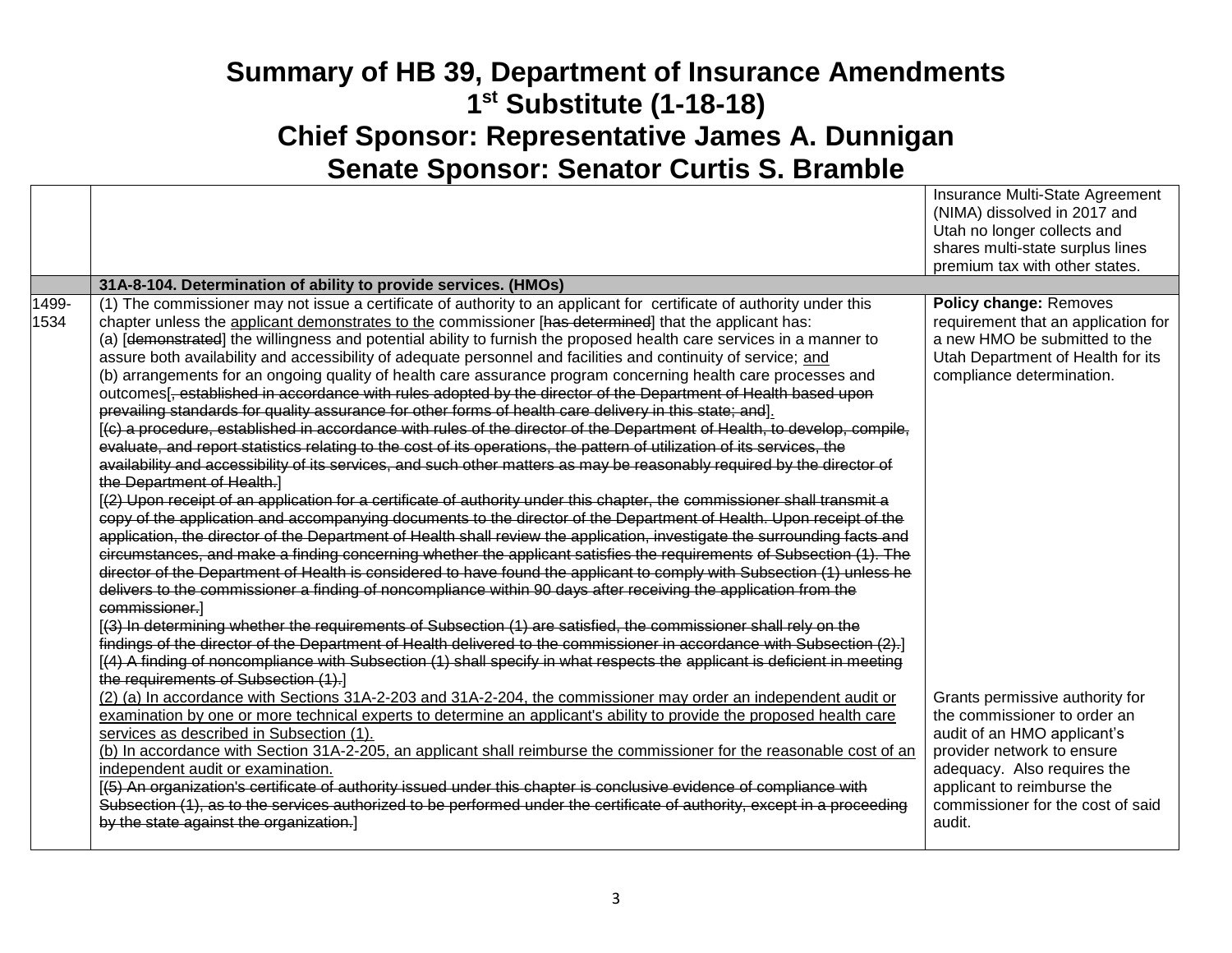|       | 31A-8a-102. Definitions. (health discount programs)                                                                                                            |                                                                |
|-------|----------------------------------------------------------------------------------------------------------------------------------------------------------------|----------------------------------------------------------------|
| 1561- | As used in this chapter:                                                                                                                                       | <b>Codifying existing practice:</b>                            |
| 1562  |                                                                                                                                                                | Clarifies what is considered                                   |
|       | (6) "Marketing" means making or causing to be made any communication that contains information that relates to a                                               | "marketing" in the Health Discount                             |
|       | product or contract regulated under this chapter.                                                                                                              | Program Chapter.                                               |
|       | 31A-15-103. Surplus lines insurance -- Unauthorized insurers.                                                                                                  |                                                                |
| 1627- | (6)(e) [A foreign] An unauthorized insurer shall be listed on the commissioner's "reliable" list only if the unauthorized                                      | <b>Codifying existing practice:</b>                            |
| 1653  | insurer:                                                                                                                                                       | Updates requirements for surplus                               |
|       | (i) delivers a request to the commissioner to be on the list;                                                                                                  | lines insurers to be on the                                    |
|       | (ii) establishes satisfactory evidence of good reputation and financial integrity;                                                                             | "reliable" list by allowing filing of                          |
|       | (iii) (A) delivers to the commissioner a copy of the unauthorized insurer's current annual statement certified by the                                          | required annual statements with                                |
|       | insurer[; and] and, each subsequent year, delivers to the commissioner a copy of the unauthorized insurer's annual                                             | the NAIC in lieu of filing with                                |
|       | statement within 60 days after the day on which the unauthorized insurer files the annual statement with the insurance                                         | State to ease surplus lines                                    |
|       | regulatory authority where the insurer is domiciled; or                                                                                                        | insurers' regulatory burden.                                   |
|       | [(B) continues each subsequent year to file its annual statements with the commissioner within 60 days of the day on                                           |                                                                |
|       | which it is filed with the insurance regulatory authority where the insurer is domiciled;]                                                                     |                                                                |
|       | (B) files the unauthorized insurer's annual statements with the National Association of Insurance Commissioners and                                            |                                                                |
|       | the unauthorized insurer's annual statements are available electronically from the National Association of Insurance                                           |                                                                |
|       | Commissioners;                                                                                                                                                 |                                                                |
|       | (iv) (A) [(+)] is in substantial compliance with the solvency standards in Chapter 17, Part 6, Risk-Based Capital, or                                          | Revises and removes language                                   |
|       | maintains capital and surplus of at least \$15,000,000, whichever is greater; [and] or                                                                         | that is inconsistent and                                       |
|       | [(II) maintains in the United States an irrevocable trust fund in either a national bank or a member of the Federal                                            | redundant due to reference to                                  |
|       | Reserve System, or maintains a deposit meeting the statutory deposit requirements for insurers in the state where it is<br>made, which trust fund or deposit:] | Chapter 17 solvency standards<br>for foreign (within the U.S.) |
|       | [(Aa) shall be in an amount not less than \$2,500,000 for the protection of all of the insurer's policyholders in the United                                   | surplus lines insurers, consistent                             |
|       | States;]                                                                                                                                                       | with national standards.                                       |
|       | [(Bb) may consist of cash, securities, or investments of substantially the same character and quality as those which are                                       |                                                                |
|       | "qualified assets" under Section 31A-17-201; and]                                                                                                              |                                                                |
|       | [(Cc) may include as part of the trust arrangement a letter of credit that qualifies as acceptable security under Section                                      |                                                                |
|       | 31A-17-404.1; or]                                                                                                                                              |                                                                |
|       | (B) in the case of any "Lloyd's" or other similar incorporated or unincorporated group of alien individual insurers,                                           |                                                                |
|       | maintains a trust fund that:                                                                                                                                   |                                                                |
|       | (I) shall be in an amount not less than \$50,000,000 as security to its full amount for all policyholders and creditors in the                                 |                                                                |
|       | United States of each member of the group;                                                                                                                     |                                                                |
|       | (II) may consist of cash, securities, or investments of substantially the same character and quality as those which are                                        |                                                                |
|       | "qualified assets" under Section 31A-17-201; and                                                                                                               |                                                                |
|       | (III) may include as part of this trust arrangement a letter of credit that qualifies as acceptable security under Section                                     |                                                                |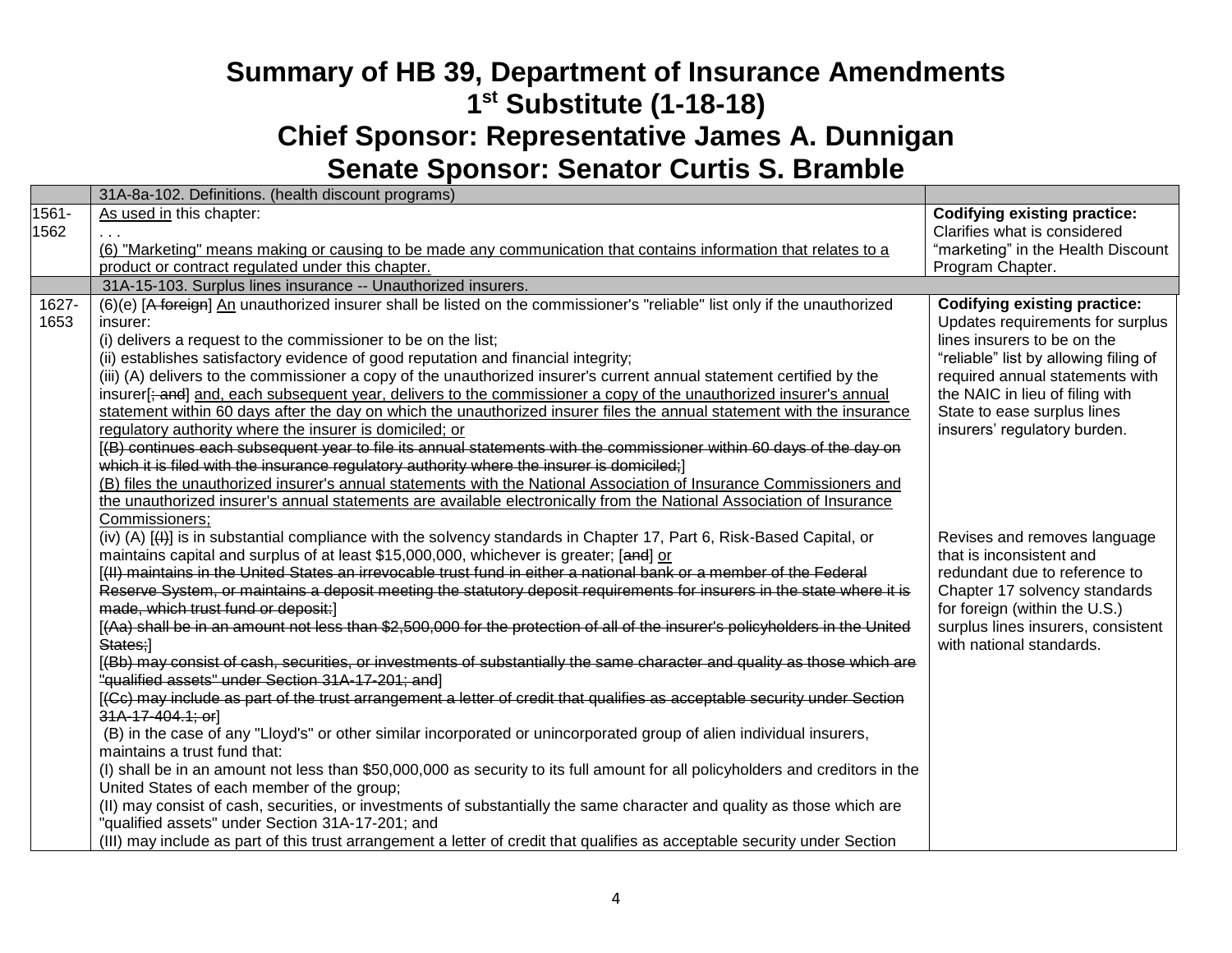|               | 31A-17-404.1; and<br>(v) for an alien insurer not domiciled in the United States or a territory of the United States, is listed on the Quarterly<br>Listing of Alien Insurers maintained by the National Association of Insurance Commissioners International Insurers<br>Department. | <b>Codifying existing practice:</b>                                                                                                                                                                                                                                                                               |
|---------------|---------------------------------------------------------------------------------------------------------------------------------------------------------------------------------------------------------------------------------------------------------------------------------------|-------------------------------------------------------------------------------------------------------------------------------------------------------------------------------------------------------------------------------------------------------------------------------------------------------------------|
| 1743-<br>1744 | (11)(d) [(v) A stamping fee relative to a policy covering a risk located partially in this state shall be allocated in the same<br>manner as under Subsection 31A-3-303(4).]                                                                                                          | Consistent with the change in<br>31A-3-303 (Utah collects 100%<br>of multi-state surplus lines<br>premium tax), clarifies the<br>surplus lines stamping fee (.18 of<br>1%) is collected 100% by the<br>Surplus Lines Association of<br>Utah and not subject to<br>allocation.                                     |
|               | 31A-16-103. Acquisition of control of, divestiture of control of, or merger with domestic insurer.                                                                                                                                                                                    |                                                                                                                                                                                                                                                                                                                   |
| 1980          | (8) (a) The commissioner shall approve any merger or other acquisition of control referred to in Subsection (1), unless[ $\frac{1}{2}$ ]<br>after a public hearing on the merger or acquisition.] the commissioner finds that:                                                        | Policy change: Removes<br>hearing mandate when a<br>domestic insurer is acquired or                                                                                                                                                                                                                               |
| 2007-<br>2017 | (9) For a merger or other acquisition of control described in Subsection (1), the commissioner:<br>(a) may hold a public hearing on the merger or other acquisition at the commissioner's discretion; and                                                                             | there is a change of control.<br>Gives commissioner discretion to                                                                                                                                                                                                                                                 |
|               | (b) shall hold a public hearing on the merger or other acquisition upon request by the acquiring party, the insurer, or<br>any other interested party.                                                                                                                                | require a hearing and requires a<br>hearing if requested by the                                                                                                                                                                                                                                                   |
|               | [(9)] (10) (a) The commissioner shall hold a public hearing [referred to in Subsection (8) shall be held within 30] under<br>Subsection (9) no later than 45 days after the day on which the statement required by Subsection (1) is filed.                                           | acquirer, the insurer being<br>required or any interested party.                                                                                                                                                                                                                                                  |
|               | (b) (i) [At] The commissioner shall give at least 20 days notice of the hearing [shall be given by the commissioner] to<br>the person filing the statement.                                                                                                                           | After thorough vetting and<br>statutory financial requirements<br>are met, the vast majority of<br>acquisitions are not adversarial,<br>which makes the hearing<br>requirement inefficient and<br>unnecessary to have company<br>officials and attorneys fly here for<br>what is often a 20 minute<br>proceeding. |
|               |                                                                                                                                                                                                                                                                                       |                                                                                                                                                                                                                                                                                                                   |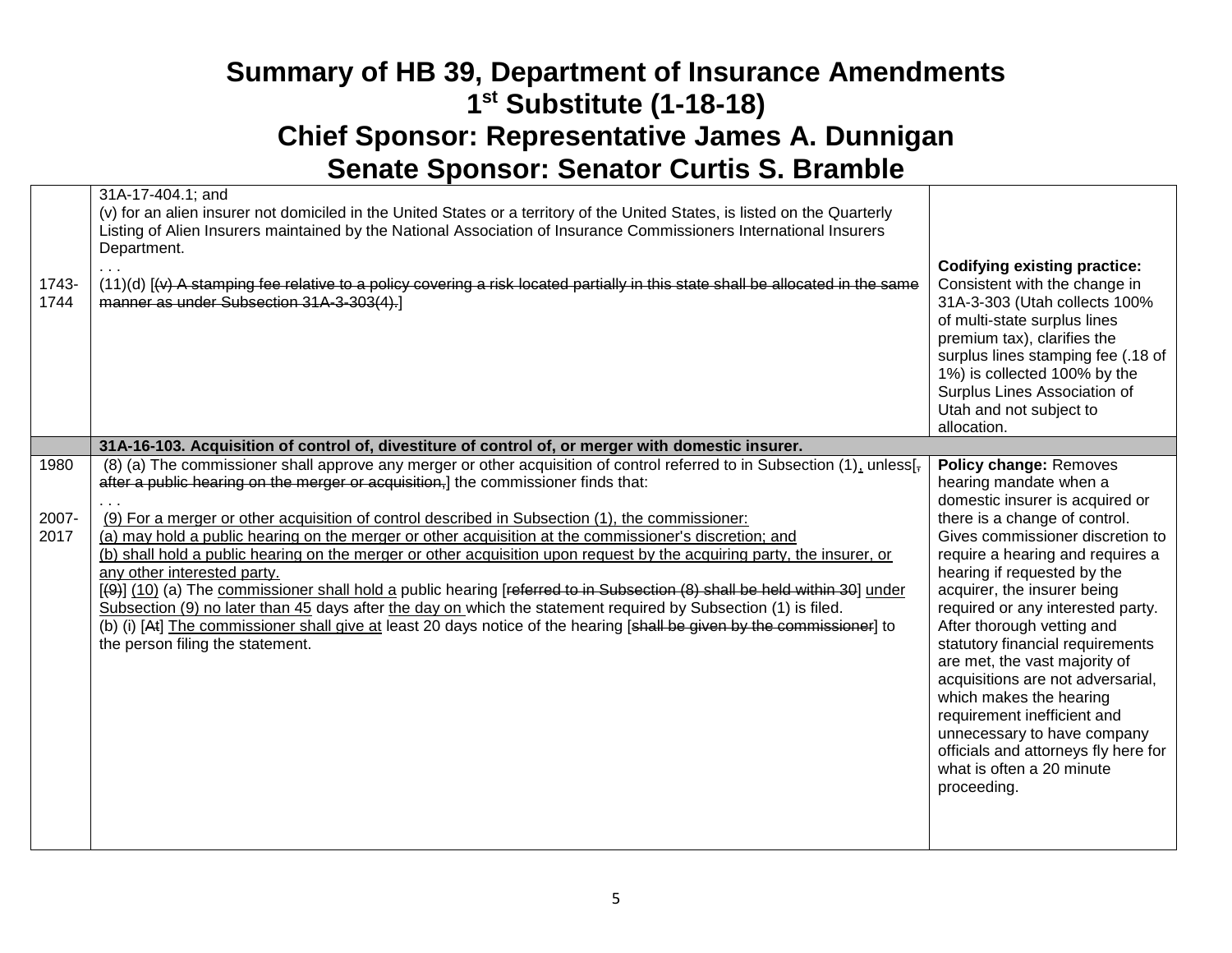|               | 31A-22-612. Conversion privileges for insured former spouse.                                                                                                                                                                                                                                                                                                                                                                                                                                                                                                                                                                                                                                                                                                                                                                                                                                                      |                                                                                                                                                                                                                                                               |
|---------------|-------------------------------------------------------------------------------------------------------------------------------------------------------------------------------------------------------------------------------------------------------------------------------------------------------------------------------------------------------------------------------------------------------------------------------------------------------------------------------------------------------------------------------------------------------------------------------------------------------------------------------------------------------------------------------------------------------------------------------------------------------------------------------------------------------------------------------------------------------------------------------------------------------------------|---------------------------------------------------------------------------------------------------------------------------------------------------------------------------------------------------------------------------------------------------------------|
| 2126<br>and   | (1) An accident and health insurance policy, which in addition to covering the insured also provides coverage to the<br>spouse of the insured, may not contain a provision for termination of coverage of a spouse covered under the policy,<br>except by entry of a valid decree of divorce, legal separation, or annulment between the parties.                                                                                                                                                                                                                                                                                                                                                                                                                                                                                                                                                                 | <b>Codifying existing practice:</b><br>adds legal separation to<br>exceptions for when an accident<br>and health policy covering more                                                                                                                         |
| 2134          | (3) When the insurer receives actual notice that the coverage of a spouse is to be terminated because of a divorce,<br>legal separation, or annulment, the insurer shall promptly provide the spouse written notification of the right to obtain<br>individual coverage as provided in Subsection (2), the premium amounts required, and the manner, place, and time in<br>which premiums may be paid. The premium is determined in accordance with the insurer's table of premium rates<br>applicable to the age and class of risk of the persons to be covered and to the type and amount of coverage provided. If<br>the spouse applies and tenders the first monthly premium to the insurer within 30 days after receiving the notice<br>provided by this Subsection (3), the spouse shall receive individual coverage that commences immediately<br>upon termination of coverage under the insured's policy. | than one person may be<br>terminated for one of the<br>persons.                                                                                                                                                                                               |
|               | 31A-22-618.6. Discontinuance, nonrenewal, or changes to group health benefit plans.                                                                                                                                                                                                                                                                                                                                                                                                                                                                                                                                                                                                                                                                                                                                                                                                                               |                                                                                                                                                                                                                                                               |
| 2165-<br>2169 | (3) If a small employer [employs fewer than two eligible employees] no longer employs at least one eligible employee,<br>a carrier may not discontinue or not renew the health benefit plan until the first renewal date following the beginning of a<br>new plan year, even if the carrier knows at the beginning of the plan year that the employer no longer has at least [two<br>current employees] one eligible employee.                                                                                                                                                                                                                                                                                                                                                                                                                                                                                    | Technical change: Updates<br>language for consistency with the<br>definition of a small employer.<br>The definition indicates a small<br>employer that does not have any<br>"eligible employees" is exempted<br>from renewing a group health<br>benefit plan. |
|               | 31A-22-629. Adverse benefit determination review process.                                                                                                                                                                                                                                                                                                                                                                                                                                                                                                                                                                                                                                                                                                                                                                                                                                                         |                                                                                                                                                                                                                                                               |
| 2265-<br>2266 | (1) As used in this section:<br>(b) "Independent review" means a process that:<br>(i) is a voluntary option for the resolution of an adverse benefit determination;<br>(ii) is conducted at the discretion of the claimant;<br>(iii) is conducted by an independent review organization designated by the [insurer] commissioner;<br>(iv) renders an independent and impartial decision on an adverse benefit determination submitted by an insured; and<br>(v) may not require the insured to pay a fee for requesting the independent review.                                                                                                                                                                                                                                                                                                                                                                   | <b>Codifying existing practice:</b><br>Clarifies the commissioner<br>designates an independent<br>review organization, not the<br>insurer.                                                                                                                    |
|               | 31A-22-701. Groups eligible for group or blanket insurance.                                                                                                                                                                                                                                                                                                                                                                                                                                                                                                                                                                                                                                                                                                                                                                                                                                                       |                                                                                                                                                                                                                                                               |
| 2333-<br>2339 | (2) A group accident and health insurance policy may be issued to:<br>(a) a group:<br>(i) to which a group life insurance policy may be issued under [Sections] Section 31A-22-502, 31A-22-503, 31A-22-504,                                                                                                                                                                                                                                                                                                                                                                                                                                                                                                                                                                                                                                                                                                       | <b>Codifying existing practice:</b><br>Clarifies that to be eligible to<br>provide group insurance through                                                                                                                                                    |
|               | 31A-22-506, or 31A-22-507[, and 31A-22-509]; and                                                                                                                                                                                                                                                                                                                                                                                                                                                                                                                                                                                                                                                                                                                                                                                                                                                                  | an association the association                                                                                                                                                                                                                                |
|               | (ii) that is formed and maintained in good faith for a purpose other than obtaining insurance;                                                                                                                                                                                                                                                                                                                                                                                                                                                                                                                                                                                                                                                                                                                                                                                                                    | must be authorized by the                                                                                                                                                                                                                                     |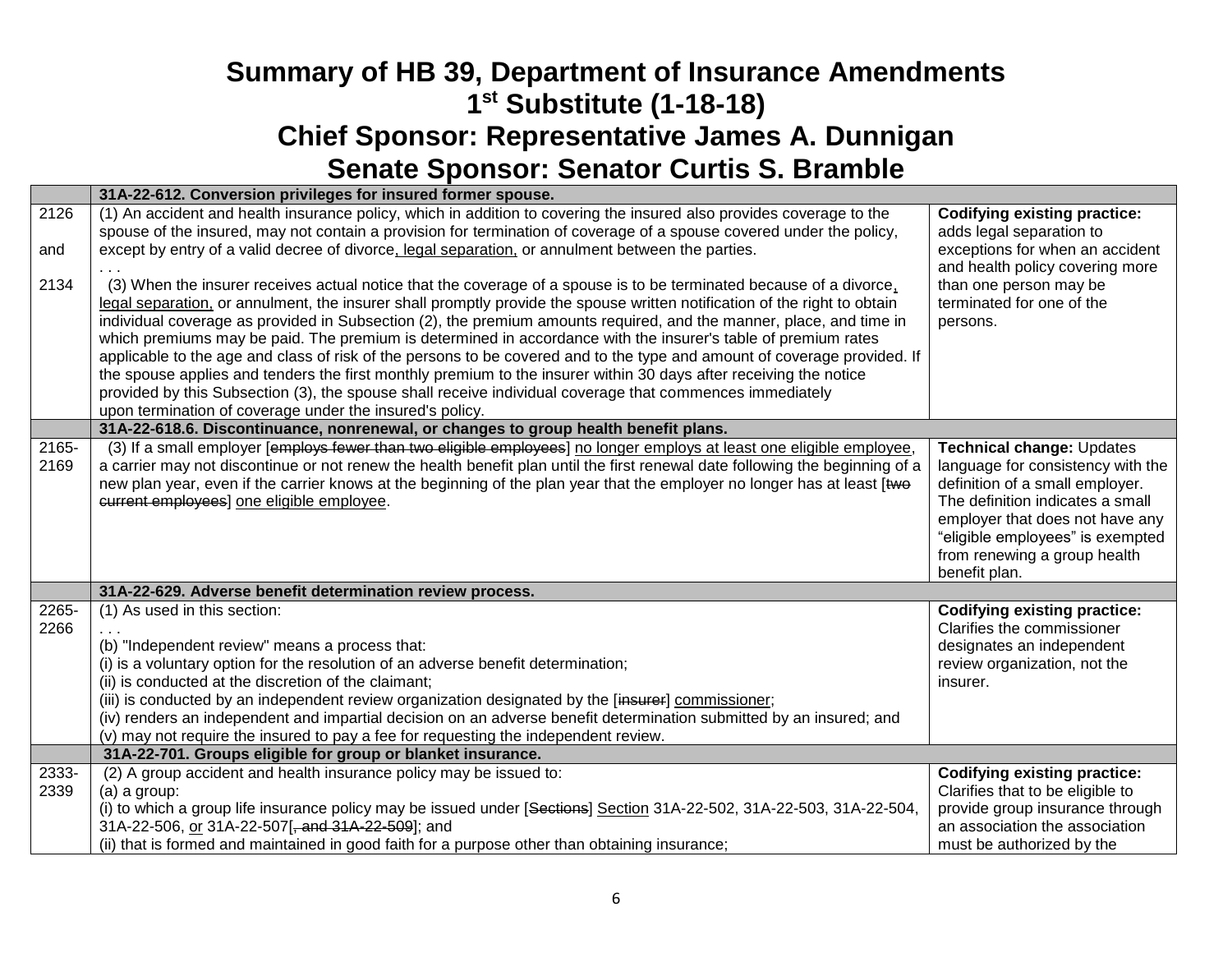|                  | (b) an association group authorized by the commissioner that:                                                                                                                                                                                                                                                                                                                                                                                                                                                                                                                                                                                                                                                                                                                                                                                                                                                                                                                                                                                                                                                                                  | commissioner.                                                                                                                                                                                                                                                                                                                                                                                                                                                                       |
|------------------|------------------------------------------------------------------------------------------------------------------------------------------------------------------------------------------------------------------------------------------------------------------------------------------------------------------------------------------------------------------------------------------------------------------------------------------------------------------------------------------------------------------------------------------------------------------------------------------------------------------------------------------------------------------------------------------------------------------------------------------------------------------------------------------------------------------------------------------------------------------------------------------------------------------------------------------------------------------------------------------------------------------------------------------------------------------------------------------------------------------------------------------------|-------------------------------------------------------------------------------------------------------------------------------------------------------------------------------------------------------------------------------------------------------------------------------------------------------------------------------------------------------------------------------------------------------------------------------------------------------------------------------------|
|                  | 31A-22-722. Utah mini-COBRA benefits for employer group coverage.                                                                                                                                                                                                                                                                                                                                                                                                                                                                                                                                                                                                                                                                                                                                                                                                                                                                                                                                                                                                                                                                              |                                                                                                                                                                                                                                                                                                                                                                                                                                                                                     |
| 2467-<br>2471    | (5) (a) A premium amount for extended group coverage may not exceed 102% of the group rate in effect for a group<br>member, including an employer's contribution, if any, for a group insurance policy.<br>(b) An insurer may not charge an insured an additional fee, an additional premium, interest, or any similar charge for<br>electing extended group coverage.<br>$\sim$ $\sim$                                                                                                                                                                                                                                                                                                                                                                                                                                                                                                                                                                                                                                                                                                                                                        | Policy change: Prohibits<br>insurers from charging an<br>insured covered under a Utah<br>mini-COBRA plan additional fees<br>or charges above the allowed 2%<br>administrative fee.                                                                                                                                                                                                                                                                                                  |
| 2496-<br>2500    | (9) An insurer shall require an insured employer to offer to the following individuals an open enrollment period at the<br>same time as other regular employees:<br>(a) an individual who extends group coverage and is current on payment; and<br>(b) during the applicable grace period described in Subsection (3) or (4), an individual who is eligible to elect to extend<br>group coverage.                                                                                                                                                                                                                                                                                                                                                                                                                                                                                                                                                                                                                                                                                                                                              | Mandates insurers require that<br>their insured employers offer<br>individual employees the same<br>open enrollment periods offered<br>regular employees.                                                                                                                                                                                                                                                                                                                           |
|                  | 31A-23a-107. Character requirements. (producers)                                                                                                                                                                                                                                                                                                                                                                                                                                                                                                                                                                                                                                                                                                                                                                                                                                                                                                                                                                                                                                                                                               |                                                                                                                                                                                                                                                                                                                                                                                                                                                                                     |
| 2506-<br>2510    | An applicant for a license under this chapter shall show to the commissioner that:<br>(1) the applicant has the intent in good faith, to engage in the type of business that the license applied for would permit;<br>(2) (a) if a natural person, the applicant is:<br>(i) competent; and<br>(ii) trustworthy; or<br>(b) if the applicant is an agency:                                                                                                                                                                                                                                                                                                                                                                                                                                                                                                                                                                                                                                                                                                                                                                                       | <b>Codifying existing practice:</b><br>Clarifies that the 'competency'<br>and 'trustworthy' requirements<br>are separate and distinct<br>requirements for obtaining a<br>license.                                                                                                                                                                                                                                                                                                   |
|                  | 31A-23a-109. Nonresident jurisdictional agreement.                                                                                                                                                                                                                                                                                                                                                                                                                                                                                                                                                                                                                                                                                                                                                                                                                                                                                                                                                                                                                                                                                             |                                                                                                                                                                                                                                                                                                                                                                                                                                                                                     |
| $2521 -$<br>2540 | (1) (a) If a nonresident license applicant has a valid producer, surplus lines producer,<br>limited line producer, consultant, managing general agent, or reinsurance intermediary license from the nonresident<br>license applicant's home state or designated home state and the conditions of Subsection (1)(b) are met, the<br>commissioner shall:<br>(i) waive the license requirements for a license under this chapter; and<br>(ii) issue the nonresident license applicant a nonresident license.<br>(b) Subsection (1)(a) applies if:<br>(i) the nonresident license applicant:<br>(A) is licensed [as a resident] in the nonresident license applicant's home state or designated home state at the time<br>the nonresident license applicant applies for a nonresident producer, surplus lines producer, limited line producer,<br>consultant, managing general agent, or reinsurance intermediary license;<br>(B) has submitted the proper request for licensure;<br>(C) has submitted to the commissioner:<br>(I) the application for licensure that the nonresident license applicant submitted to the applicant's home state or | <b>Codifying existing practice:</b><br>Codifies the applicability of the<br>nonresident jurisdictional<br>agreement statute where a<br>"designated home state" is used<br>when the resident state or<br>territory does not offer a license<br>for the line of authority sought<br>(such as a title producer or a life<br>consultant). The change is<br>consistent with existing practice<br>in keeping with the "designated<br>home state" definition under<br>Section 31A-23a-102. |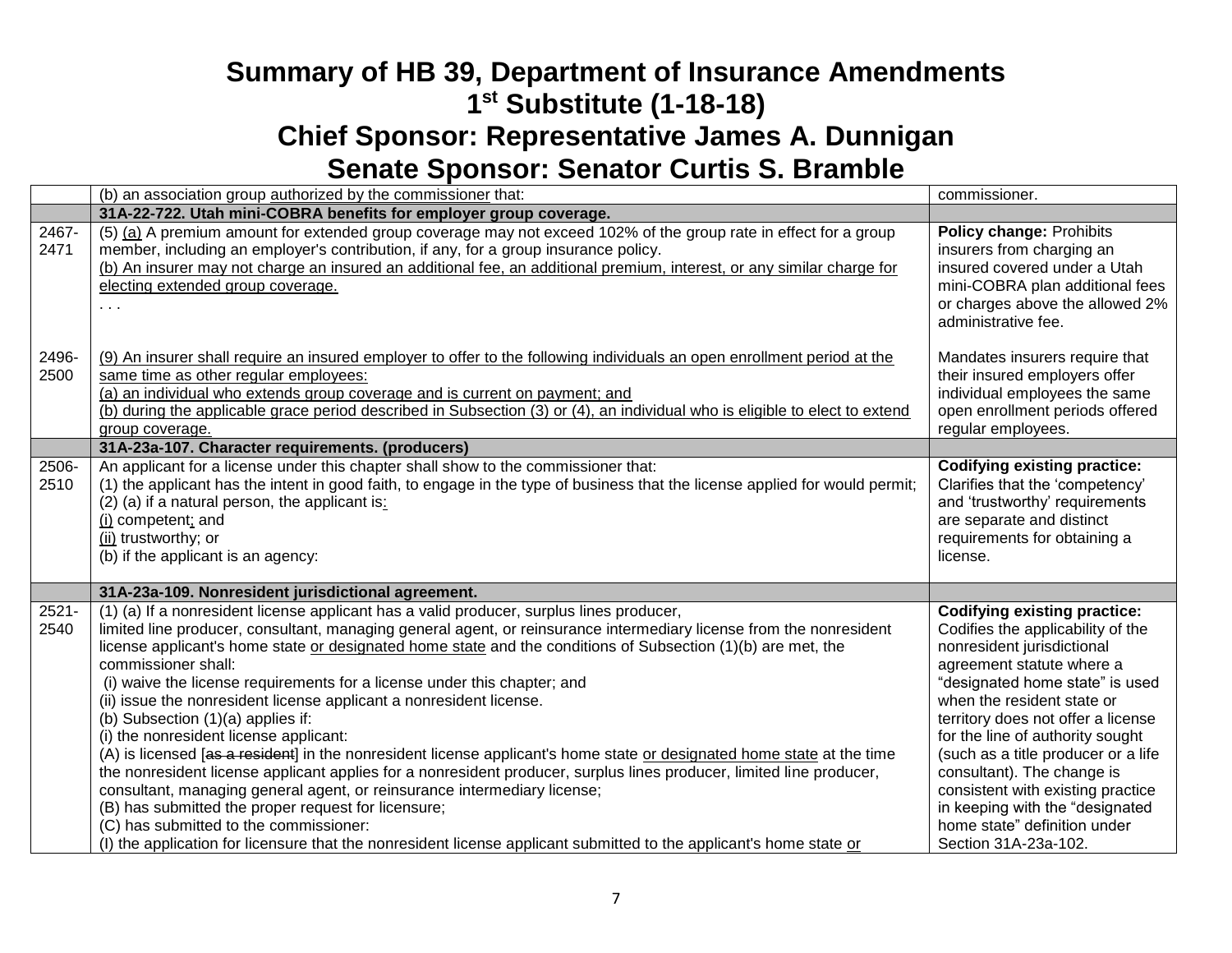|       | designated home state; or                                                                                                |                                         |
|-------|--------------------------------------------------------------------------------------------------------------------------|-----------------------------------------|
|       | (II) a completed uniform application; and                                                                                |                                         |
|       | (D) has paid the applicable fees under Section 31A-3-103; and                                                            |                                         |
|       | (ii) the nonresident license applicant's license in the applicant's home state or designated home state is in good       |                                         |
|       | standing.                                                                                                                |                                         |
|       | 31A-23a-111. Revoking, suspending, surrendering, lapsing, limiting, or otherwise terminating a license --                |                                         |
|       | Forfeiture -- Rulemaking for renewal or reinstatement. (producers)                                                       |                                         |
| 2648- | (5) (a) If the commissioner makes a finding under Subsection (5)(b), as part of an adjudicative proceeding under Title   | <b>Codifying existing practice: The</b> |
| 2649  | 63G, Chapter 4, Administrative Procedures Act, the commissioner may:                                                     | Department generally denies a           |
|       | (i) revoke:                                                                                                              | license application by an               |
|       | (A) a license; or                                                                                                        | individual convicted of a               |
|       | (B) a line of authority;                                                                                                 | misdemeanor involving fraud,            |
|       | (ii) suspend for a specified period of 12 months or less:                                                                | misrepresentation, theft or             |
|       | (A) a license; or                                                                                                        | dishonesty. Currently the               |
|       | (B) a line of authority;                                                                                                 | Department ties such a denial to        |
|       | (iii) limit in whole or in part:                                                                                         | an applicant's character                |
|       | (A) a license; or                                                                                                        | requirement Section 31A-23a-107.        |
|       | (B) a line of authority;                                                                                                 | This clarification will allow the       |
|       | (iv) deny a license application;                                                                                         | applicant to better understand the      |
|       | (v) assess a forfeiture under Subsection $31A-2-308(1)(b)(i)$ or $(1)(c)(i)$ ; or                                        | requirements of licensure and           |
|       | (vi) take a combination of actions under Subsections (5)(a)(i) through (iv) and Subsection (5)(a)(v).                    | specific reasons for denial. The        |
|       | (b) The commissioner may take an action described in Subsection (5)(a) if the commissioner finds that the licensee:      | change is also consistent with          |
|       |                                                                                                                          | licensure requirements of the           |
|       | (xiv) is convicted of:                                                                                                   | Department of Commerce.                 |
|       | (A) a felony; or                                                                                                         |                                         |
|       | (B) a misdemeanor involving fraud, misrepresentation, theft, or dishonesty;                                              |                                         |
|       | 31A-23a-208. Producer and agency authority in health insurance exchange.                                                 |                                         |
| 2720- | A producer or agency licensed under this chapter, with a line of authority that permits the producer or agency to sell,  | Codifying existing practice:            |
| 2729  | negotiate, or solicit accident and health insurance, is authorized to sell, negotiate, or solicit qualified health plans | Removes reference to a health           |
|       | offered on [an]a health insurance exchange [that is:                                                                     | insurance exchange operated in          |
|       | (1) operated in the state; or                                                                                            | the State as a state based or           |
|       | (2) operated in the state and certified by the United States Department of Health and Human Services as a:               | partnership exchange. This is           |
|       | (a) state-based exchange under PPACA;                                                                                    | needed due to the wind-down of          |
|       | (b) a federally facilitated exchange under PPACA; or                                                                     | Avenue H, effective July 1, 2018        |
|       | (c) a partnership exchange under PPACA].                                                                                 | as passed in the 2017 Session.          |
|       |                                                                                                                          |                                         |
|       |                                                                                                                          |                                         |
|       |                                                                                                                          |                                         |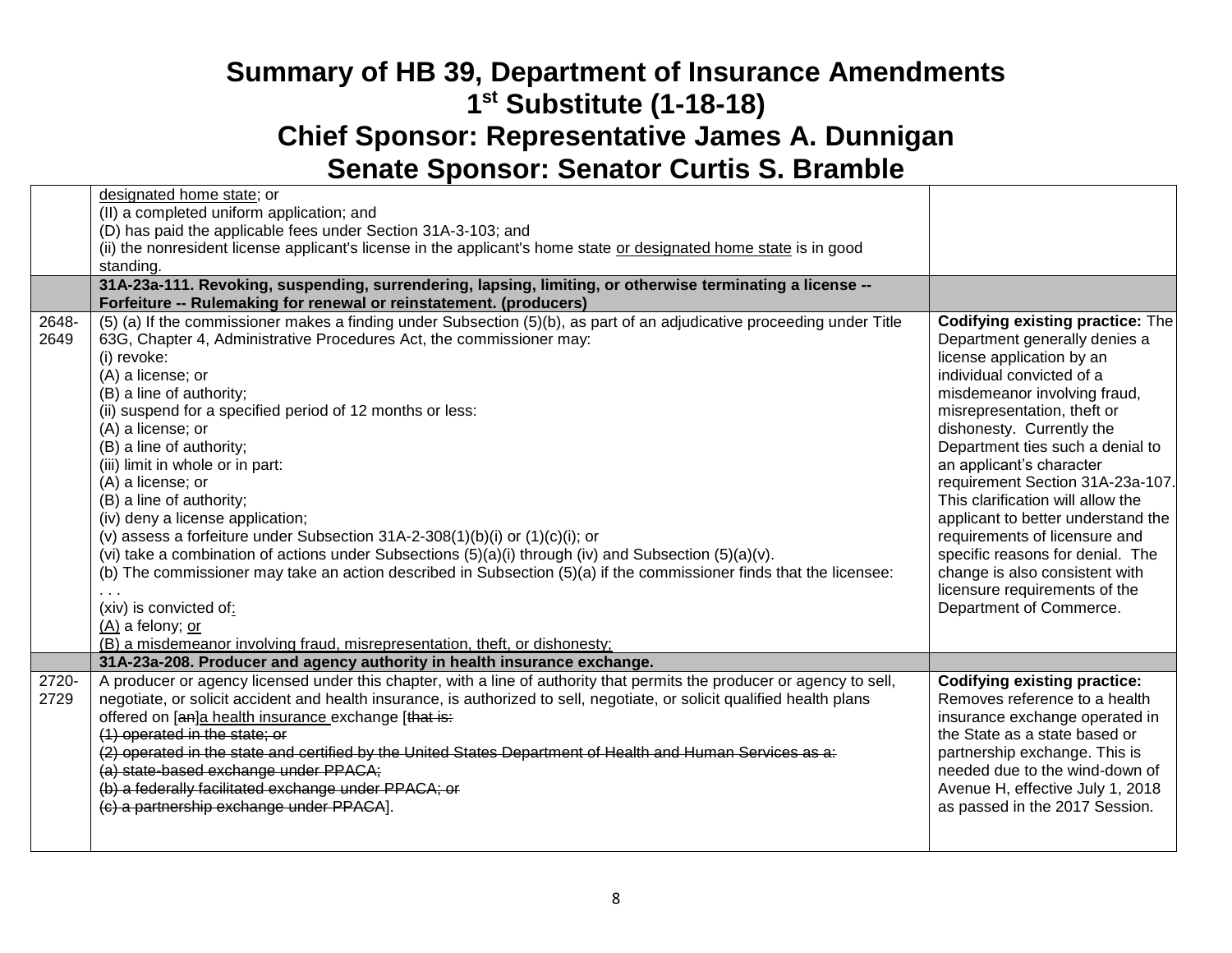|               | 31A-23b-102. Definitions. (navigators)                                                                                                                                                                                                                                                                                                                                                                                                                                                                                                                                                                                                                                                                                                                                                                                                                                                                                                             |                                                                                                                                                                                                                                                                                                                                                                                          |
|---------------|----------------------------------------------------------------------------------------------------------------------------------------------------------------------------------------------------------------------------------------------------------------------------------------------------------------------------------------------------------------------------------------------------------------------------------------------------------------------------------------------------------------------------------------------------------------------------------------------------------------------------------------------------------------------------------------------------------------------------------------------------------------------------------------------------------------------------------------------------------------------------------------------------------------------------------------------------|------------------------------------------------------------------------------------------------------------------------------------------------------------------------------------------------------------------------------------------------------------------------------------------------------------------------------------------------------------------------------------------|
| 2742-<br>2746 | As used in this chapter:<br>[(2) (a) "Exchange" means an online marketplace that is certified by the United States Department of Health and<br>Human Services as either a state-based small employer exchange or a federally facilitated individual exchange under<br>PPACA.<br>[(b) "Exchange" does not include an online marketplace for the purchase of health insurance if the online marketplace<br>is not a certified exchange in accordance with Subsection (2)(a).]                                                                                                                                                                                                                                                                                                                                                                                                                                                                        | <b>Codifying existing practice:</b><br>Removes definition from Chapter<br>23a, and moves it to 31A-1-301<br>under the term "health insurance<br>exchange" since it is also used<br>elsewhere in the Insurance Code<br>under that term. The definition is<br>updated in 31A-1-301 to remove<br>reference to a state based small<br>employer exchange due to the<br>wind-down of Avenue H. |
|               | 31A-23b-202.5. License types. (navigators)                                                                                                                                                                                                                                                                                                                                                                                                                                                                                                                                                                                                                                                                                                                                                                                                                                                                                                         |                                                                                                                                                                                                                                                                                                                                                                                          |
| 2772          | (3) (a) A navigator line of authority includes the enrollment process as described in Subsection 31A-23b-102[ $(3)$ ](2)(a).                                                                                                                                                                                                                                                                                                                                                                                                                                                                                                                                                                                                                                                                                                                                                                                                                       | <b>Technical change: Revises</b><br>numbering due to deletion of the<br>definition of "exchange" in 31A-<br>23b-102.                                                                                                                                                                                                                                                                     |
|               | 31A-23b-204 Character requirements. (navigators)                                                                                                                                                                                                                                                                                                                                                                                                                                                                                                                                                                                                                                                                                                                                                                                                                                                                                                   |                                                                                                                                                                                                                                                                                                                                                                                          |
| 2785-<br>2787 | An applicant for a license under this chapter shall demonstrate to the commissioner that:<br>(1) the applicant has the intent, in good faith, to engage in the practice of a navigator as the license would permit;<br>(2) (a) if a natural person, the applicant is:<br>(i) competent; and<br>(ii) trustworthy; or<br>(b) if the applicant is an agency:                                                                                                                                                                                                                                                                                                                                                                                                                                                                                                                                                                                          | <b>Codifying existing practice:</b><br>Clarifies existing practice of<br>considering "competency" and<br>"trustworthy" to be separate and<br>distinct requirements for<br>obtaining a license.                                                                                                                                                                                           |
|               | 31A-23b-205. Examination and training requirements. (navigators)                                                                                                                                                                                                                                                                                                                                                                                                                                                                                                                                                                                                                                                                                                                                                                                                                                                                                   |                                                                                                                                                                                                                                                                                                                                                                                          |
| 2821-<br>2829 | (5) (a) For the navigator line of authority, the training required by Subsection (1) shall consist of at least 21 credit hours<br>of training before obtaining the license, which shall include[:(i) at least two hours of training on defined contribution<br>arrangements and the small employer health insurance exchange; and (ii)] the navigator training and certification<br>program developed by the Centers for Medicare and Medicaid Services.<br>(b) For the certified application counselor line of authority, the training required by Subsection (1) shall consist of at<br>least six hours of training before obtaining a license, which shall include[:(i) at least one hour of training on defined<br>contribution arrangements and the small employer health insurance exchange; and(ii)] the certified application<br>counselor training and certification program developed by the Centers for Medicare and Medicaid Services. | <b>Codifying existing practice:</b><br>Removes reference to one and<br>two hour training requirements<br>on defined contribution<br>arrangements and the small<br>employer health insurance<br>exchange. This is needed due to<br>the wind down of the operations<br>of Avenue H.                                                                                                        |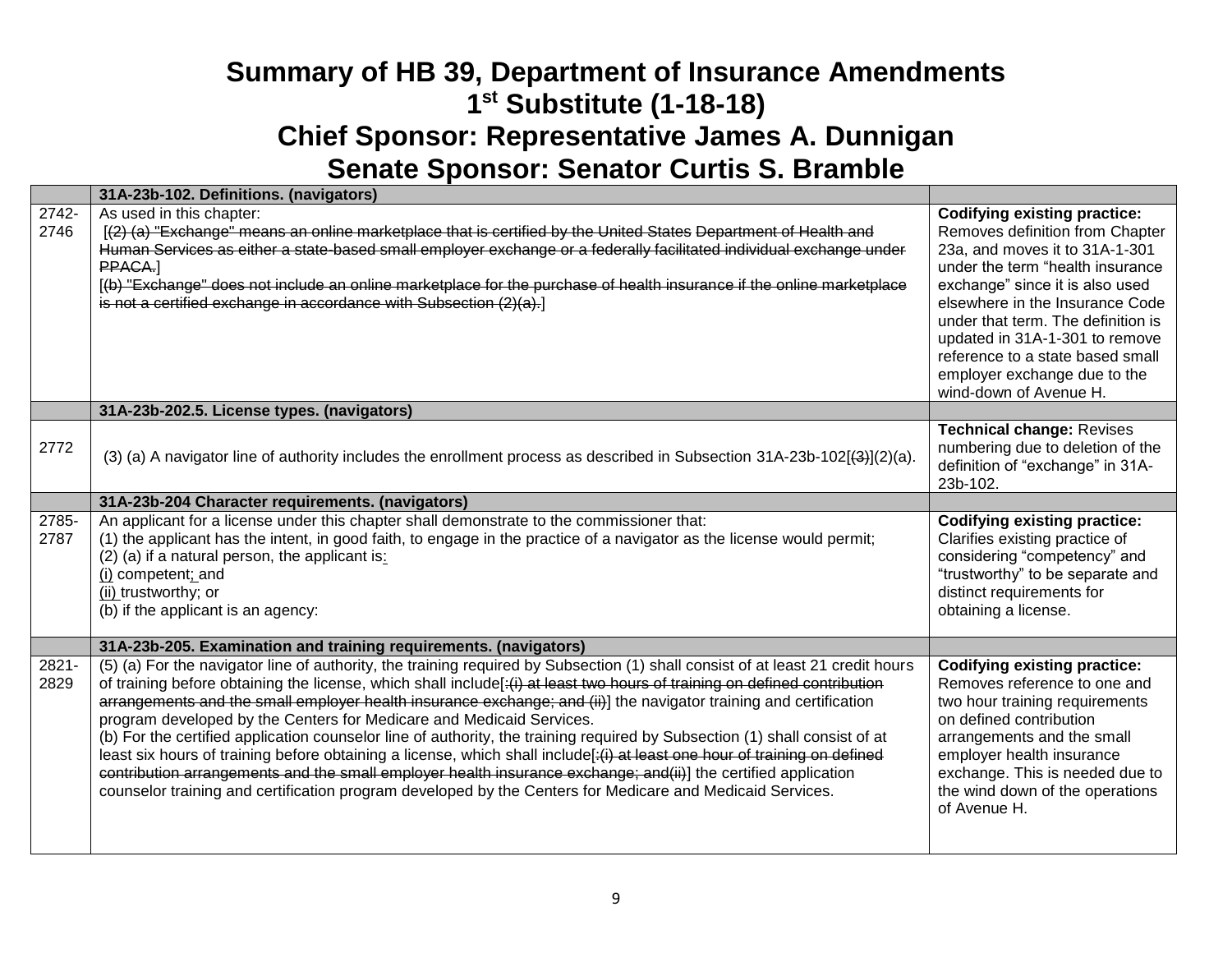|               | 31A-23b-206. Continuing education requirements.                                                                                                                                                                                                                                                                                                                                                                                                                                                                                                                                                                                                                                                                                                                                                                                                                                                                                                                                                                                                                                                                                                                                                                        |                                                                                                                                                                                                                                                                                                                                                                                                                                                                                                      |
|---------------|------------------------------------------------------------------------------------------------------------------------------------------------------------------------------------------------------------------------------------------------------------------------------------------------------------------------------------------------------------------------------------------------------------------------------------------------------------------------------------------------------------------------------------------------------------------------------------------------------------------------------------------------------------------------------------------------------------------------------------------------------------------------------------------------------------------------------------------------------------------------------------------------------------------------------------------------------------------------------------------------------------------------------------------------------------------------------------------------------------------------------------------------------------------------------------------------------------------------|------------------------------------------------------------------------------------------------------------------------------------------------------------------------------------------------------------------------------------------------------------------------------------------------------------------------------------------------------------------------------------------------------------------------------------------------------------------------------------------------------|
| 2851-<br>2865 | (3) (a) For a navigator line of authority, continuing education requirements shall require:                                                                                                                                                                                                                                                                                                                                                                                                                                                                                                                                                                                                                                                                                                                                                                                                                                                                                                                                                                                                                                                                                                                            | <b>Codifying existing practice:</b><br>Removes the reference to the                                                                                                                                                                                                                                                                                                                                                                                                                                  |
|               | [(iii) that at least one of the 12 credit hours described in Subsection (3)(a)(i) be training on defined contribution<br>arrangements and the use of the small employer health insurance exchange; and]                                                                                                                                                                                                                                                                                                                                                                                                                                                                                                                                                                                                                                                                                                                                                                                                                                                                                                                                                                                                                | hour training requirement on<br>defined contribution                                                                                                                                                                                                                                                                                                                                                                                                                                                 |
|               | (b) For a certified application counselor, the continuing education requirements shall<br>require:                                                                                                                                                                                                                                                                                                                                                                                                                                                                                                                                                                                                                                                                                                                                                                                                                                                                                                                                                                                                                                                                                                                     | arrangements and use of the<br>small employer health insurance<br>exchange. This is needed due to<br>the wind-down of Avenue H.                                                                                                                                                                                                                                                                                                                                                                      |
|               | [(iii) that at least one of the six credit hours described in Subsection (3)(b)(i) be training on defined contribution<br>arrangements and the use of the small employer health insurance exchange; and]                                                                                                                                                                                                                                                                                                                                                                                                                                                                                                                                                                                                                                                                                                                                                                                                                                                                                                                                                                                                               |                                                                                                                                                                                                                                                                                                                                                                                                                                                                                                      |
|               | 31A-25-204. Character requirements. (TPAs)                                                                                                                                                                                                                                                                                                                                                                                                                                                                                                                                                                                                                                                                                                                                                                                                                                                                                                                                                                                                                                                                                                                                                                             |                                                                                                                                                                                                                                                                                                                                                                                                                                                                                                      |
| 2895-<br>2902 | Each applicant for a license under this chapter shall show to the commissioner all of the following:<br>(1) [he or it] that the applicant has the good faith intent to engage in the type of business the license applied for would<br>permit;<br>(2) (a) if a natural person, [he is] that the applicant is:<br>(i) competent; and<br>$(ii)$ trustworthy[ $\frac{1}{2}$ ]; or[ $\frac{1}{2}$ ]<br>(b) if a partnership or corporation, that all the partners, directors, principal officers, or persons having comparable                                                                                                                                                                                                                                                                                                                                                                                                                                                                                                                                                                                                                                                                                             | <b>Codifying existing practice:</b><br>Clarifies existing practice of<br>considering 'competency' and<br>'trustworthy' as separate and<br>distinct requirements for<br>obtaining a license.                                                                                                                                                                                                                                                                                                          |
|               | powers are trustworthy; and                                                                                                                                                                                                                                                                                                                                                                                                                                                                                                                                                                                                                                                                                                                                                                                                                                                                                                                                                                                                                                                                                                                                                                                            |                                                                                                                                                                                                                                                                                                                                                                                                                                                                                                      |
|               | 31A-25-206. Nonresident jurisdictional agreement. (TPAs)                                                                                                                                                                                                                                                                                                                                                                                                                                                                                                                                                                                                                                                                                                                                                                                                                                                                                                                                                                                                                                                                                                                                                               |                                                                                                                                                                                                                                                                                                                                                                                                                                                                                                      |
| 2905-<br>2926 | (1) (a) If a nonresident license applicant has a valid license from the nonresident license applicant's home state or<br>designated home state and the conditions of Subsection (1)(b) are met, the commissioner shall:<br>(i) waive any license requirement for a license under this chapter; and<br>(ii) issue the nonresident license applicant a nonresident third party administrator license.<br>(b) Subsection $(1)(a)$ applies if:<br>(i) the nonresident license applicant:<br>(A) is licensed [as a resident] in the nonresident license applicant's home state or designated home state at the time<br>the nonresident license applicant applies for a nonresident third party administrator license;<br>(B) has submitted the proper request for licensure;<br>(C) has submitted to the commissioner:<br>(I) the application for licensure that the nonresident license applicant submitted to the applicant's home state or<br>designated home state; or<br>(II) a completed uniform application; and<br>(D) has paid the applicable fees under Section 31A-3-103;<br>(ii) the nonresident license applicant's license in the applicant's home state or designated home state is in good<br>standing; and | <b>Codifying existing practice:</b><br>Codifies applicability of the<br>nonresident jurisdictional<br>agreement statute where a<br>"designated home state" is to be<br>used when the resident state or<br>territory does not offer a third<br>party administrator license for a<br>line of authority sought in that<br>state (such as workers'<br>compensation). The change is<br>consistent with existing practice<br>with the "designated home state"<br>definition under Section 31A-<br>23a-102. |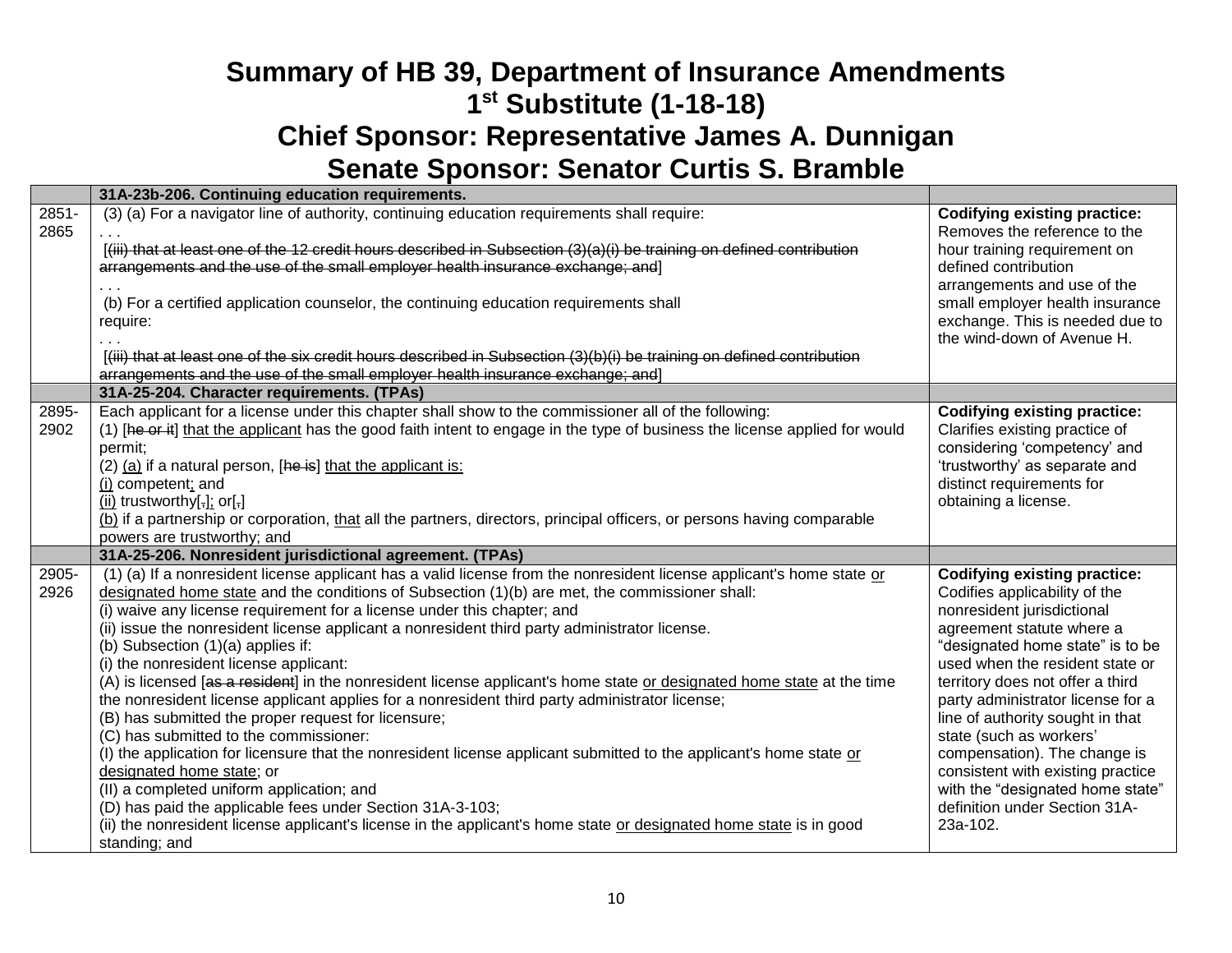|               | (iii) the nonresident license applicant's home state or designated home state awards nonresident third party                                                                                                                                                                                                                                                                                                                                                                                                                                                                                                                                                                                                                                                                                                                                                                                                                                                                                                                                    |                                                                                                                                                                                                                                                                                                                                                                                                              |
|---------------|-------------------------------------------------------------------------------------------------------------------------------------------------------------------------------------------------------------------------------------------------------------------------------------------------------------------------------------------------------------------------------------------------------------------------------------------------------------------------------------------------------------------------------------------------------------------------------------------------------------------------------------------------------------------------------------------------------------------------------------------------------------------------------------------------------------------------------------------------------------------------------------------------------------------------------------------------------------------------------------------------------------------------------------------------|--------------------------------------------------------------------------------------------------------------------------------------------------------------------------------------------------------------------------------------------------------------------------------------------------------------------------------------------------------------------------------------------------------------|
|               | administrator licenses to residents of this state on the same basis as this state awards licenses to residents of that                                                                                                                                                                                                                                                                                                                                                                                                                                                                                                                                                                                                                                                                                                                                                                                                                                                                                                                          |                                                                                                                                                                                                                                                                                                                                                                                                              |
|               | home state or designated home state.                                                                                                                                                                                                                                                                                                                                                                                                                                                                                                                                                                                                                                                                                                                                                                                                                                                                                                                                                                                                            |                                                                                                                                                                                                                                                                                                                                                                                                              |
|               | 31A-26-102. Definitions. (adjusters)                                                                                                                                                                                                                                                                                                                                                                                                                                                                                                                                                                                                                                                                                                                                                                                                                                                                                                                                                                                                            |                                                                                                                                                                                                                                                                                                                                                                                                              |
| 2942-<br>2944 | As used in this chapter, unless expressly provided otherwise:<br>(1) "Company adjuster" means a person employed by an insurer [whose regular duties include insurance adjusting], or<br>an entity under common control or ownership with the insurer, who negotiates or settles claims on behalf of the<br>employer.                                                                                                                                                                                                                                                                                                                                                                                                                                                                                                                                                                                                                                                                                                                            | Policy change: Expands<br>definition of company adjuster to<br>include an affiliate of an insurer<br>or other companies under<br>common control and ownership<br>with the insurer. The change is<br>needed for consistency with<br>other states, recognizing Utah<br>adjusters are often also licensed<br>as adjusters in multiple states.                                                                   |
|               | 31A-26-205. Character requirements. (adjusters)                                                                                                                                                                                                                                                                                                                                                                                                                                                                                                                                                                                                                                                                                                                                                                                                                                                                                                                                                                                                 |                                                                                                                                                                                                                                                                                                                                                                                                              |
| 2986-<br>2991 | Each applicant for a license under this chapter shall show to the commissioner that:<br>(1) [he] the applicant has the good faith intent to engage in the type of business the license or licenses applied for<br>would permit;<br>(2) (a) if a natural person, [he is] the applicant is:<br>(i) competent; and<br>(ii) trustworthy[ $\frac{1}{2}$ ]; or[-that,]                                                                                                                                                                                                                                                                                                                                                                                                                                                                                                                                                                                                                                                                                | <b>Codifying existing practice:</b><br>Clarifies the existing practice of<br>considering 'competency' and<br>'trustworthy' to be separate and<br>distinct requirements for<br>obtaining a license.                                                                                                                                                                                                           |
|               | 31A-26-208. Nonresident jurisdictional agreement.                                                                                                                                                                                                                                                                                                                                                                                                                                                                                                                                                                                                                                                                                                                                                                                                                                                                                                                                                                                               |                                                                                                                                                                                                                                                                                                                                                                                                              |
|               | (1) (a) If a nonresident license applicant has a valid license from the nonresident license applicant's home state or<br>designated home state and the conditions of Subsection $(1)(b)$ are met, the commissioner shall:<br>(i) waive any license requirement for a license under this chapter; and<br>(ii) issue the nonresident license applicant a nonresident adjuster's license.<br>(b) Subsection (1)(a) applies if:<br>(i) the nonresident license applicant:<br>(A) is licensed [as a resident] in the nonresident license applicant's home state or designated home state at the time<br>the nonresident license applicant applies for a nonresident adjuster license;<br>(B) has submitted the proper request for licensure;<br>(C) has submitted to the commissioner:<br>(I) the application for licensure that the nonresident license applicant submitted to the applicant's home state or<br>designated home state; or<br>(II) a completed uniform application; and<br>(D) has paid the applicable fees under Section 31A-3-103; | <b>Codifying existing practice:</b><br>Codifies applicability of the<br>nonresident jurisdictional<br>agreement statute where a<br>"designated home state" is to be<br>used when the resident state or<br>territory does not offer a license<br>for the line of authority. The<br>change is consistent with existing<br>practice with the "designated<br>home state" definition under<br>Section 31A-26-102. |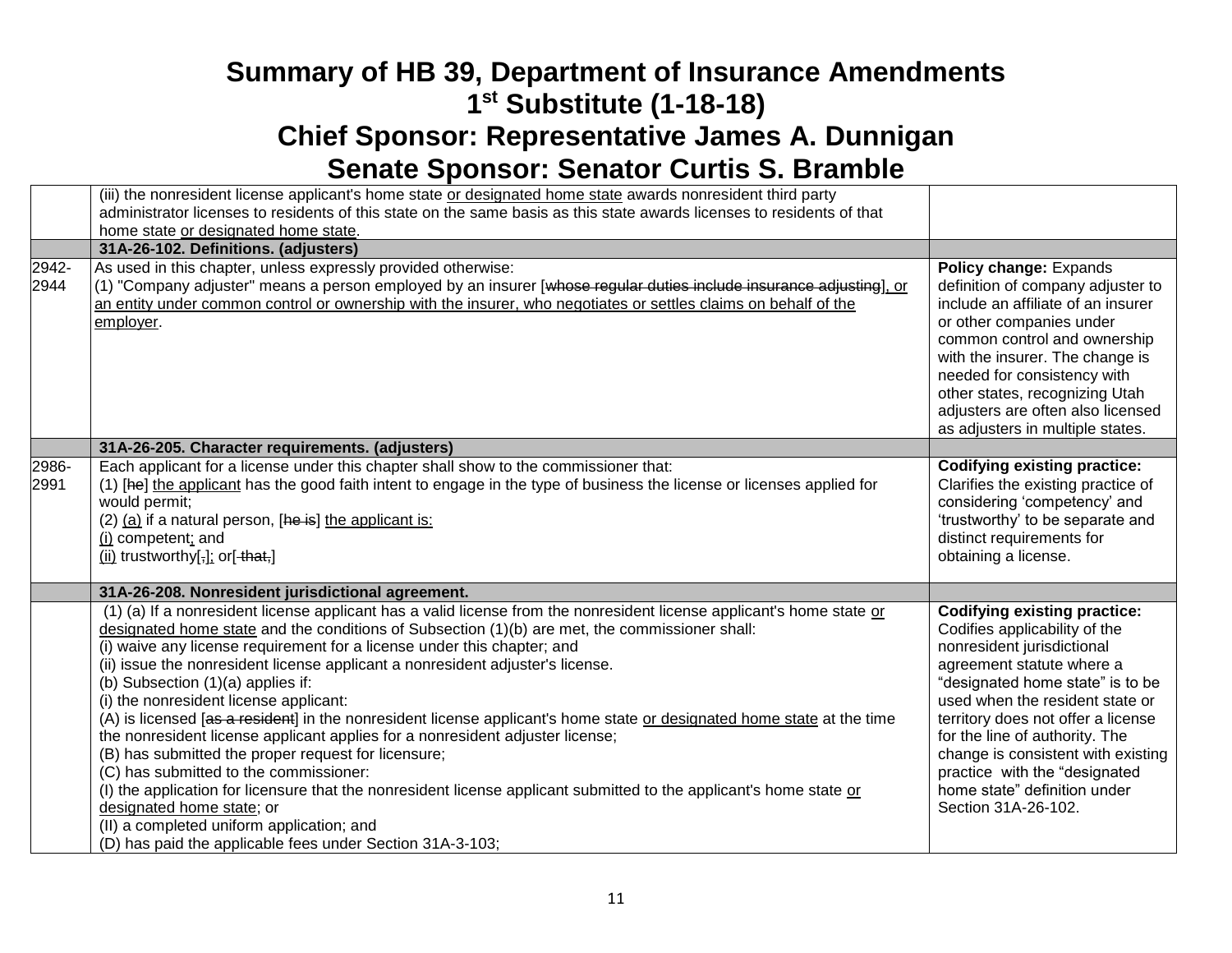|               | (ii) the nonresident license applicant's license in the applicant's home state or designated home state is in good<br>standing; and                                                                                                                                                                                                                                                                                                                                                                                                                                                                                                                                                                                                                                                                                                                                                                                                                         |                                                                                                                                                                                                                                                                                                                                                                                                                                                                                                                                                                                                           |
|---------------|-------------------------------------------------------------------------------------------------------------------------------------------------------------------------------------------------------------------------------------------------------------------------------------------------------------------------------------------------------------------------------------------------------------------------------------------------------------------------------------------------------------------------------------------------------------------------------------------------------------------------------------------------------------------------------------------------------------------------------------------------------------------------------------------------------------------------------------------------------------------------------------------------------------------------------------------------------------|-----------------------------------------------------------------------------------------------------------------------------------------------------------------------------------------------------------------------------------------------------------------------------------------------------------------------------------------------------------------------------------------------------------------------------------------------------------------------------------------------------------------------------------------------------------------------------------------------------------|
|               | (iii) the nonresident license applicant's home state or designated home state awards nonresident adjuster licenses to                                                                                                                                                                                                                                                                                                                                                                                                                                                                                                                                                                                                                                                                                                                                                                                                                                       |                                                                                                                                                                                                                                                                                                                                                                                                                                                                                                                                                                                                           |
|               | residents of this state on the same basis as this state awards licenses to residents of that home state or designated                                                                                                                                                                                                                                                                                                                                                                                                                                                                                                                                                                                                                                                                                                                                                                                                                                       |                                                                                                                                                                                                                                                                                                                                                                                                                                                                                                                                                                                                           |
|               | home state.                                                                                                                                                                                                                                                                                                                                                                                                                                                                                                                                                                                                                                                                                                                                                                                                                                                                                                                                                 |                                                                                                                                                                                                                                                                                                                                                                                                                                                                                                                                                                                                           |
|               | 31A-27a-111. Actions by and against the receiver.                                                                                                                                                                                                                                                                                                                                                                                                                                                                                                                                                                                                                                                                                                                                                                                                                                                                                                           |                                                                                                                                                                                                                                                                                                                                                                                                                                                                                                                                                                                                           |
| 3073-<br>3088 | (5) (a) Subject to Subsection (5)(b), the following do not affect the amount that a receiver may recover from a third<br>party, regardless of any provision in an agreement to the contrary:<br>(i) the insurer's insolvency; or<br>(ii) the insurer's or receiver's failure to pay all or a portion of an amount or a claim to the third party.<br>(b) If an agreement between the insurer and a third party requires a payment by the insurer before the insurer may<br>recover from the third party, the amount the receiver may recover from the third party under Subsection (5)(a) is limited<br>to an amount equal to the greater of:<br>(i) the amount paid by the insurer or by another person on behalf of the insurer to the third party; or<br>(ii) the amount allowed as a claim for payment under:<br>(A) an approved report described in Section 31A-27a-608;<br>(B) an order of the receivership court; or<br>(C) a plan of rehabilitation. | <b>Codifying existing practice:</b><br>Clarifies that the liabilities of an<br>insolvent insurer are fixed as of<br>the liquidation date (31A-27a-<br>401(2)) and indemnitors of<br>debtors, who are often bankrupt,<br>that owe money to the insolvent<br>insurer estate cannot benefit<br>from the insurer's insolvency.<br>This issue arises when an<br>Indemnitor of a claim against the<br>insolvent estate refuses to pay<br>the indemnity because the<br>insolvent company is unable to<br>pay part or all of the underlying<br>claims. To allow the Indemnitor<br>to avoid paying its contractual |
|               |                                                                                                                                                                                                                                                                                                                                                                                                                                                                                                                                                                                                                                                                                                                                                                                                                                                                                                                                                             | indemnity because of the<br>insurer's insolvency would<br>deprive the insolvent insurer of<br>the ability to collect assets to pay<br>legitimate claims. The changes<br>will reduce litigation that                                                                                                                                                                                                                                                                                                                                                                                                       |
|               |                                                                                                                                                                                                                                                                                                                                                                                                                                                                                                                                                                                                                                                                                                                                                                                                                                                                                                                                                             | sometimes accompanies claims<br>against indemnitors who allege<br>no liability if the underlying<br>claims is not paid.                                                                                                                                                                                                                                                                                                                                                                                                                                                                                   |
|               | 31A-27a-608. Liquidator's recommendations to the receivership court.                                                                                                                                                                                                                                                                                                                                                                                                                                                                                                                                                                                                                                                                                                                                                                                                                                                                                        |                                                                                                                                                                                                                                                                                                                                                                                                                                                                                                                                                                                                           |
| $3100 -$      | (3) (a) A claim included in a report described in this section and approved by the receivership court is a liability of the                                                                                                                                                                                                                                                                                                                                                                                                                                                                                                                                                                                                                                                                                                                                                                                                                                 | Codifying existing practice:                                                                                                                                                                                                                                                                                                                                                                                                                                                                                                                                                                              |
| 3103          | estate.                                                                                                                                                                                                                                                                                                                                                                                                                                                                                                                                                                                                                                                                                                                                                                                                                                                                                                                                                     | same explanation as above for                                                                                                                                                                                                                                                                                                                                                                                                                                                                                                                                                                             |
|               | (b) An insurer's insolvency does not affect the amount of a liability described in Subsection (3)(a), regardless of any                                                                                                                                                                                                                                                                                                                                                                                                                                                                                                                                                                                                                                                                                                                                                                                                                                     | 31A-27a-111.                                                                                                                                                                                                                                                                                                                                                                                                                                                                                                                                                                                              |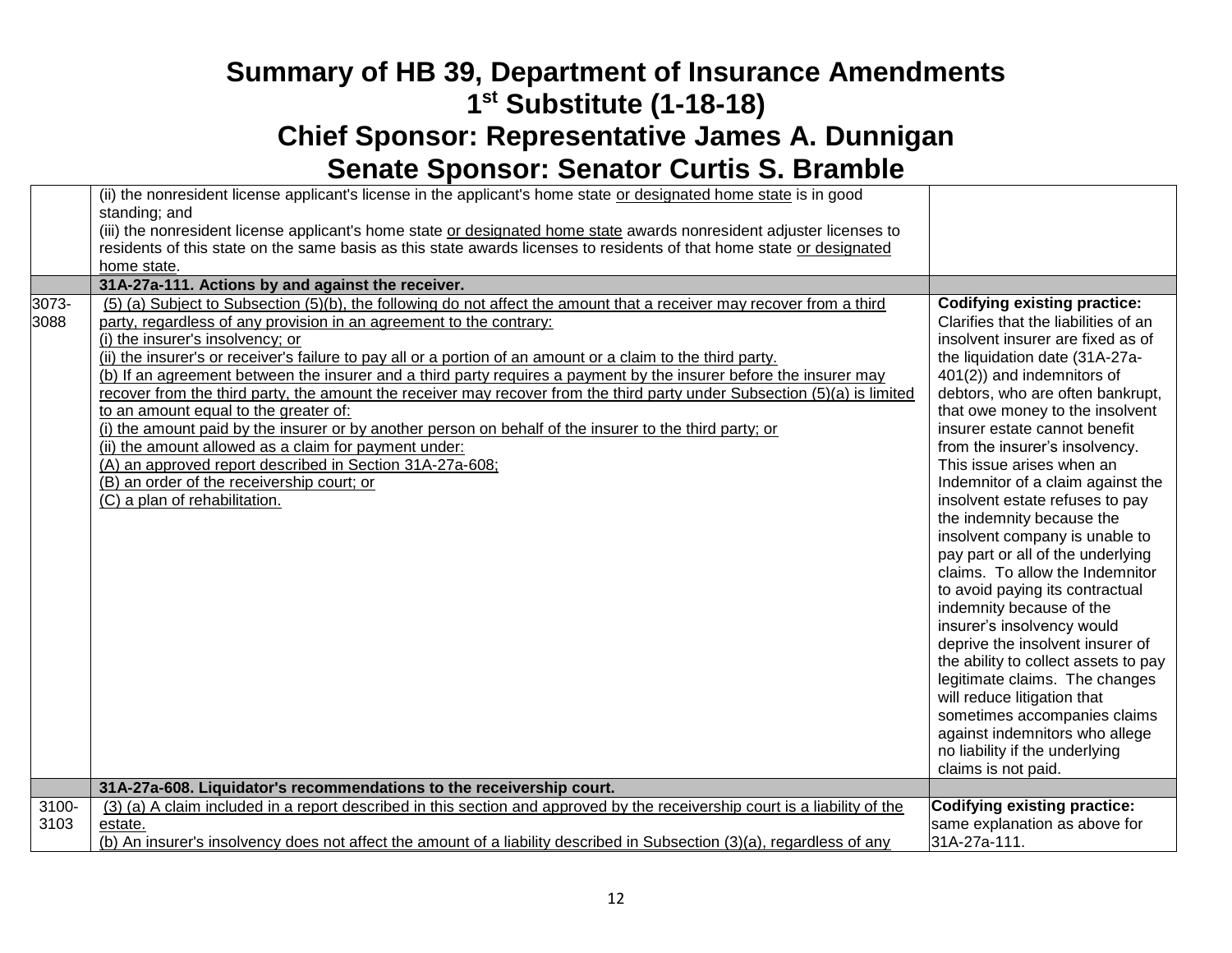|               | provision in an agreement to the contrary.                                                                                                                                                                                                                                                                                                                                                                                                                                                                                                                                                                                                                                                                                                                                                                                                                                                                                                                                                                                                                                                                                                   |                                                                                                                                                                                                                                                                                                                                                                                                                                                                                       |
|---------------|----------------------------------------------------------------------------------------------------------------------------------------------------------------------------------------------------------------------------------------------------------------------------------------------------------------------------------------------------------------------------------------------------------------------------------------------------------------------------------------------------------------------------------------------------------------------------------------------------------------------------------------------------------------------------------------------------------------------------------------------------------------------------------------------------------------------------------------------------------------------------------------------------------------------------------------------------------------------------------------------------------------------------------------------------------------------------------------------------------------------------------------------|---------------------------------------------------------------------------------------------------------------------------------------------------------------------------------------------------------------------------------------------------------------------------------------------------------------------------------------------------------------------------------------------------------------------------------------------------------------------------------------|
|               | 31A-43-303. Stop-loss insurance disclosure.                                                                                                                                                                                                                                                                                                                                                                                                                                                                                                                                                                                                                                                                                                                                                                                                                                                                                                                                                                                                                                                                                                  |                                                                                                                                                                                                                                                                                                                                                                                                                                                                                       |
| 3118-<br>3119 | A stop-loss insurance contract delivered, issued for delivery, or entered into shall include the disclosure exhibit required<br>by the commissioner through administrative rule, which shall include at least the following information:<br>(7) maximum claims liability to the employer[-]; and<br>(8) a summary of the policy.                                                                                                                                                                                                                                                                                                                                                                                                                                                                                                                                                                                                                                                                                                                                                                                                             | Policy change: Adds additional<br>requirement that stop-loss<br>policies delivered in the State<br>include a summary of the policy.                                                                                                                                                                                                                                                                                                                                                   |
|               | 31A-45-403. Essential health benefits.                                                                                                                                                                                                                                                                                                                                                                                                                                                                                                                                                                                                                                                                                                                                                                                                                                                                                                                                                                                                                                                                                                       |                                                                                                                                                                                                                                                                                                                                                                                                                                                                                       |
| 3122-<br>3136 | (1) The state designates the state's own essential health benefits and does not accept a federal determination of the<br>essential health benefits under the PPACA.<br>(2) Subject to Subsections (3) and (4), the commissioner shall make rules in accordance with Title 63G, Chapter 3,<br>Utah Administrative Rulemaking Act, that designate the essential health benefits for the state.<br>(3) Before the commissioner makes rules in accordance with Subsection (2):<br>(a) the commissioner shall present a summary of the commissioner's planned rules to the Health Reform Task Force;<br>and<br>(b) the Health Reform Task Force shall recommend whether the commissioner makes rules in accordance with the<br>presented summary.<br>(4) The essential health benefits plan:<br>(a) may not include a state mandate if the inclusion of the state mandate would require the state to contribute to<br>premium subsidies under the PPACA; and<br>(b) may add benefits in addition to the benefits included in a benchmark plan adopted in accordance with this section if<br>the additional benefits are mandated under the PPACA. | <b>Codifies existing practice:</b><br>When managed care provisions<br>were moved from Chapters 8, 22<br>and 30 to Chapter 45 during the<br>2017 General Legislative<br>Session, 31A-30-116 was<br>inadvertently repealed rather<br>than moved. This section<br>restores the previous language<br>and updates it to reflect the<br><b>Health System Reforms Task</b><br>Force recommendation to<br>declare the PEHP's Utah Basic<br>Plus plan as the essential health<br>benefit plan. |
|               | 63G-2-305. Protected records.                                                                                                                                                                                                                                                                                                                                                                                                                                                                                                                                                                                                                                                                                                                                                                                                                                                                                                                                                                                                                                                                                                                |                                                                                                                                                                                                                                                                                                                                                                                                                                                                                       |
|               | The following records are protected if properly classified by a governmental entity:<br>(68) work papers as defined in Section 31A-2-204.<br>Repealer.                                                                                                                                                                                                                                                                                                                                                                                                                                                                                                                                                                                                                                                                                                                                                                                                                                                                                                                                                                                       | <b>Codifying existing practice:</b><br>Clarifies insurers' financial records<br>utilized in the course of a statutory<br>lfinancial examination are<br>protected records. This<br>clarification is also necessary to<br>assure other state insurance<br>departments we participate with in<br>coordinated multi-state exams<br>that we can protect their records.                                                                                                                     |
|               | This bill repeals:                                                                                                                                                                                                                                                                                                                                                                                                                                                                                                                                                                                                                                                                                                                                                                                                                                                                                                                                                                                                                                                                                                                           | Technical changes: both                                                                                                                                                                                                                                                                                                                                                                                                                                                               |
|               | Section 31A-22-722.5, Mini-COBRA election -- American Recovery and Reinvestment Act.                                                                                                                                                                                                                                                                                                                                                                                                                                                                                                                                                                                                                                                                                                                                                                                                                                                                                                                                                                                                                                                         | repealed statutes are antiquated                                                                                                                                                                                                                                                                                                                                                                                                                                                      |